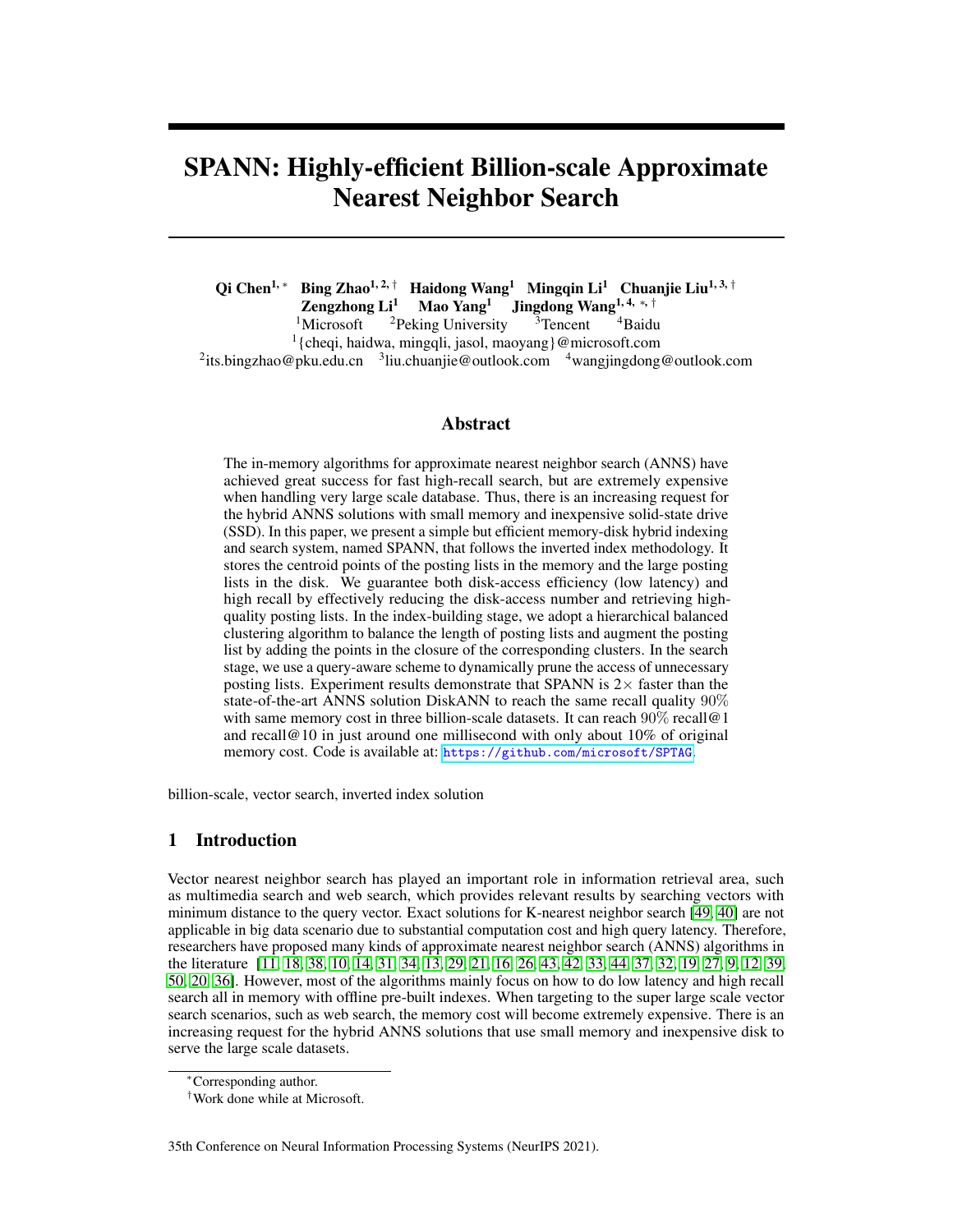There are only a few approaches working on the hybrid ANNS solutions, including DiskANN [\[39\]](#page-11-11) and HM-ANN [\[36\]](#page-11-12). Both of them are graph based solutions. DiskANN uses Product Quantization (PQ) [\[25\]](#page-10-11) to compress the vectors stored in the memory while putting the navigating spread-out graph along with the full-precision vectors on the disk. When a query comes, it traverses the graph according to the distance of quantized vectors and then reranks the candidates according to distance of the full-precision vectors. HM-ANN leverages the heterogeneous memory by placing pivot points in the fast memory and navigable small world graph in the slow memory without data compression. However, it consumes more than 1.5 times larger fast memory than DiskANN. Moreover, the slow memory is still much expensive than disk. Therefore, due to the cheap serving cost, high recall and low latency advantages of DiskANN, it has become the start-of-the-art for indexing billion-scale datasets.

In this paper, we argue that the simple inverted index approach can also achieve state-of-the-art performance for large scale datasets in terms of recall, latency and memory cost. We propose SPANN, a simple but surprising efficient memory-disk hybrid vector indexing and search system, that follows the inverted index methodology. SPANN only stores the centroid points of the posting lists in the memory while putting the large posting lists in the disk. We guarantee both low latency and high recall by greatly reducing the number of disk accesses and improving the quality of posting lists. In the index-building stage, we use a hierarchical balanced clustering method to balance the length of posting lists and expand the posting list by adding the points in the closure of the corresponding clusters. In the search stage, we use a query-aware scheme to dynamically prune the access of unnecessary posting lists. Experiment results demonstrate that SPANN is more than two times faster than the state-of-the-art disk-based ANNS algorithm DiskANN to reach the same recall quality 90% with same memory cost in three billion-scale datasets. It can reach 90% recall@1 and recall@10 in just around one millisecond with only about 10% of original memory cost. SPANN has already been deployed into Microsoft Bing to support hundreds of billions scale vector search.

# 2 Background and Related Work

Given a set of data vectors  $\mathbf{X} \in \mathbb{R}^{n \times m}$  (the data set contains n vectors with m-dimensional features) and a query vector  $\mathbf{q} \in \mathbb{R}^m$ , the goal of vector search is to find a vector  $\mathbf{p}^*$  from **X**, called nearest neighbor, such that  $p^* = \arg \min_{p \in X} Dist(p, q)$ . Similarly, we can define K-nearest neighbors. Due to the substantial computation cost and high query latency of the exhaustive search, ANNS algorithms are designed to speedup the search for the approximiate  $K$ -nearest neighbors in a large dataset in an acceptable amount of time. Most of the ANNS algorithms in the literature mainly focus on the fast high-recall search in the memory, including hash based methods [\[14,](#page-10-3) [24,](#page-10-12) [47,](#page-12-4) [48,](#page-12-5) [45,](#page-12-6) [46,](#page-12-7) [51\]](#page-12-8), tree based methods [\[11,](#page-10-0) [31,](#page-11-2) [44,](#page-12-2) [33\]](#page-11-7), graph based methods [\[21,](#page-10-5) [16,](#page-10-6) [43,](#page-12-1) [32\]](#page-11-9), and hybrid methods [\[42,](#page-11-6) [12,](#page-10-9) [23,](#page-10-13) [22\]](#page-10-14). However, with the explosive growth of the vector scale, the memory has become the bottleneck to support large scale vector search. There are only a few approaches working on the ANNS solutions for billon-scale datasets to minimize the memory cost. They can be divided into two categories: inverted index based and graph based methods.

The inverted index based methods, such as IVFADC [\[26\]](#page-11-5), FAISS [\[27\]](#page-11-10) and IVFOADC+G+P [\[9\]](#page-10-8), split the vector space into  $K$  Voronoi regions by KMeans clustering and only do search in a few regions that are closed to the query. To reduce the memory cost, they use vector quantization, e.g. Product Quantization (PQ) [\[25\]](#page-10-11), to compress the vectors and store them in the memory. The inverted multi-index (IMI) [\[7\]](#page-9-0) also uses PQ to compress vectors. It splits the feature space into multiple orthogonal subspaces and constructs a separate codebook for each subspace. The full feature space is produced as a Cartesian product of the corresponding subspaces. Multi-LOPQ[\[28\]](#page-11-13) uses locally optimized PQ codebook to encode the displacements in the IMI structure. GNO-IMI [\[8\]](#page-9-1) optimizes the IMI by using non-orthogonal codebooks to produce the centroids. Although they can cut down the memory usage to less than 64GB for one billion 128 dimensional vectors, the recall@1 is very low (only around 60%) due to lossy data compression. Although they can achieve better recall by returning 10 to 100 times more candidates for further reranking, it is often not acceptable in many scenarios.

The graph based methods include DiskANN [\[39\]](#page-11-11) and HM-ANN [\[36\]](#page-11-12). Both of them adopt the hybrid solution. DiskANN also stores the PQ compressed vectors in the memory while storing the navigating spread-out graph along with the full-precision vectors on the disk. When a query comes, it traverses the graph using best-first manner according to the distance of quantized vectors and then reranks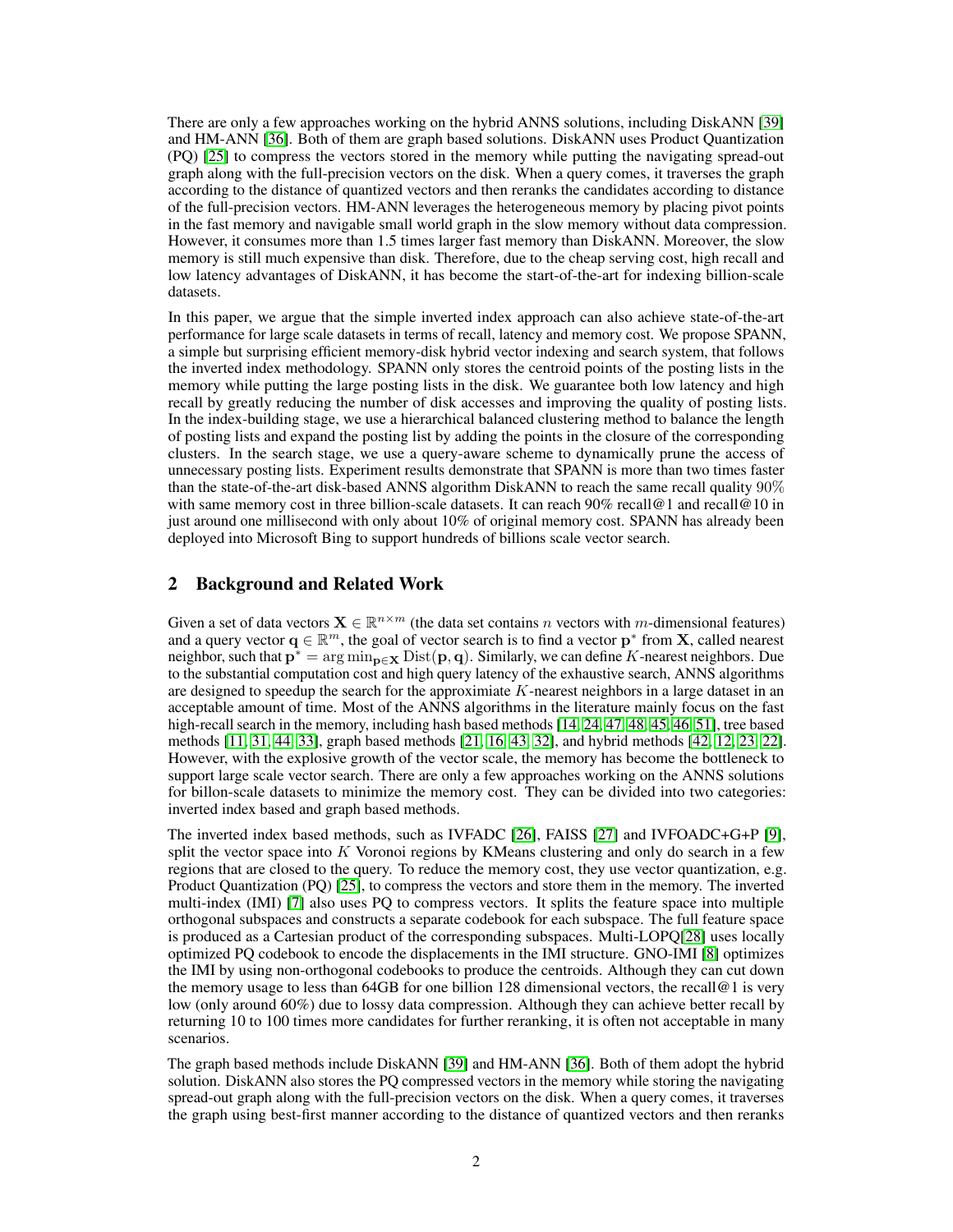<span id="page-2-1"></span>

Figure 1: Example of boundary vector missing due to partial search. If we search yellow point, we will search green posting list first since the centroid of green posting list is closer to the yellow point although there are some boundary points (colored red) in the blue posting list that are much closer.



Figure 2: Different queries require different number of posting lists for search. To recall top one result on SIFT1M dataset, we find 80% of queries only need to search 6 posting lists, while 99% of queries need to search 114 posting lists.

the candidates according to distance of the full-precision vectors. Similarly, it uses the lossy data compression which will influence the recall quality even though full-precision vector reranking can help retrieve some missing candidates back. The high-cost random disk accesses limit the number of graph traverse and candidate reranking. HM-ANN leverages the heterogeneous memory by placing pivot points promoted by the bottom-up phase in the fast memory and navigable small world graph in the slow memory without data compression. However, it will lead to more than 1.5 times larger fast memory consumption. Moreover, the slow memory is still much expensive than disk and may be not available in some platforms. The theoretical analysis of the limits and the benefits of the graph based methods are given in [\[35\]](#page-11-14).

## 3 SPANN

In this paper, we propose SPANN, a simple but efficient vector indexing and search system, that follows the inverted index methodology. Different from previous inverted index based methods that leverage the lossy data compression to reduce the memory cost, SPANN adopts a simple memory-disk hybrid solution.

**Index structure:** The data vectors **X** are divided into N posting lists  $\{X_1, X_2, \cdots, X_N\}, X_1 \cup$  $X_2 \cup ... \cup X_N = X^3$  $X_2 \cup ... \cup X_N = X^3$ . The centroids of these posting lists,  $c_1, c_2, \dots, c_N$ , are stored in the memory as the fast coarse-grained index that point to the location of the corresponding posting lists in the disk.

**Partial search**: When a query q comes, we find the K closest centroids,  $\{c_{i1}, c_{i2}, \ldots, c_{iK}\}\$ ,  $K \ll$ N, and load the vectors in the posting lists  $X_{i_1}, X_{i_2}, \cdots, X_{i_K}$  that correspond to the closest K centroids into memory for further fine-grained search.

#### 3.1 Challenges

Posting length limitation: Since all the posting lists are stored in the disk, in order to reduce the disk accesses, we need to bound the length of each posting list so that it can be loaded into memory in only a few disk reads. This requires us to not only partition the data into a large number of posting lists but also balance the length of posting lists. This is very difficult due to the substantial high clustering cost and the balance partition problem itself. The imbalanced posting lists will lead to high variance of query latency especially when posting lists are stored in the disk.

Boundary issue: The nearest neighbor vectors of a query q may locate in the boundary of multiple posting lists. Since we only search a small number of relevant posting lists, some true neighbors of q that located in other posting lists will be missing (Illustrated in Figure [1\)](#page-2-1). If red points are only represented by the centroid of blue posting list, they will be missing in the nearest neighbor search of yellow point.

<span id="page-2-0"></span> $3$ For convenience, we use **X** to denote both the matrix and the vector set.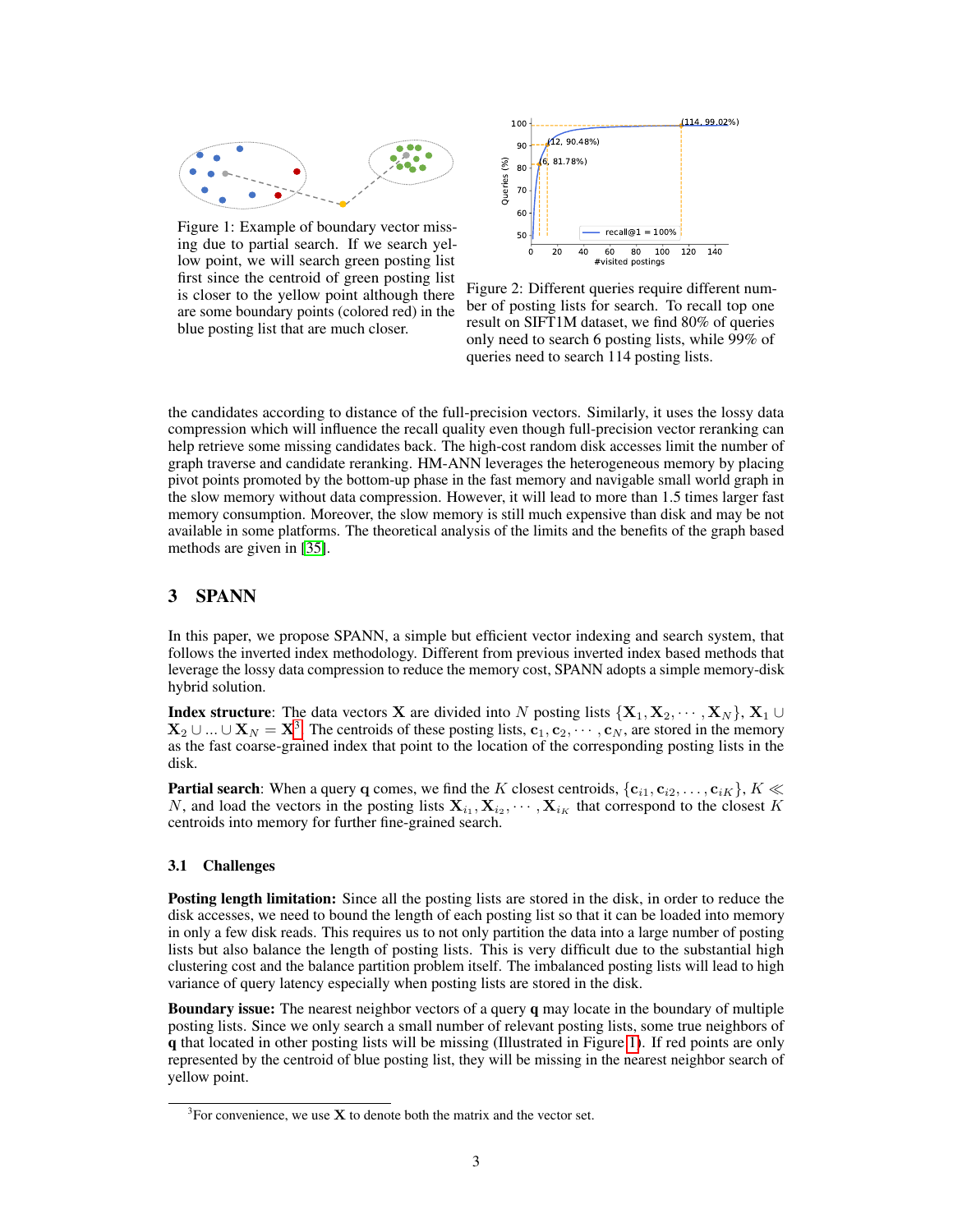Diverse search difficulty: We find that different queries may have different search difficulty. Some queries only need to be searched in one or two posting lists while some queries require to be searched in a large number of posting lists (Illustrated in Figure [2\)](#page-2-1). If we search the same number of posting lists for all queries, it will result in either low recall or long latency.

All of the above challenges are the reasons why all of previous inverted index approaches adopt lossy data compression solution that stores all the compressed vectors and the posting lists in the memory.

#### 3.2 Key techniques to address the challenges

In this paper, we introduce three key techniques that solve the above challenges to enable the memorydisk hybrid solution. In the index-building stage, we firstly limit the length of the posting lists to effectively reduce the number of disk accesses for each posting list in the online search. Then we improves the quality of the posting list by expanding the points in the closure of the corresponding posting lists. This increases the recall probability of the vectors located on the boundary of the posting lists. In the search stage, we propose a query-aware scheme to dynamically prune the access of unnecessary posting lists to ensure both high recall and low latency. The detail design of each technique will be introduced in the following sections.

#### 3.2.1 Posting length limitation

Limiting the length of posting lists means we need to partition the data vectors  $X$  into a large number of posting lists  $X_1, X_2, \dots, X_N$ . Balancing the length of posting lists means we need to minimize the variance of the posting length  $\sum_{i=1}^{N} (|\mathbf{X}_i| - |\mathbf{X}|/N)^2$ .

To address the posting length balance problem, we can leverage the multi-constraint balanced clustering algorithm [\[30\]](#page-11-15) to partition the vectors evenly into multiple posting lists:

$$
\min_{\mathbf{H}, \mathbf{C}} ||\mathbf{X} - \mathbf{HC}||_{\mathbf{F}}^2 + \lambda \sum_{i=1}^N (\sum_{l=1}^{|X|} h_{li} - |\mathbf{X}|/N)^2, \text{ s.t. } \sum_{i=1}^N h_{li} = 1.
$$
 (1)

where  $\mathbf{C} \in \mathbb{R}^{N \times m}$  is the centroids,  $\mathbf{H} \in \{0,1\}^{|\mathbf{X}| \times N}$  represents the cluster assignment,  $\sum_{l=1}^{|\mathbf{X}|} h_{li}$ is the number of vectors assigned to the *i*-th cluster (i.e.  $|\mathbf{X}_i|$ ) and  $\lambda$  is a trade-off hyper parameter between clustering and balance constraints.

However, we find that when the vector number  $|\mathbf{X}|$  and the partition number N are very large, directly using multi-constraint balanced clustering algorithm cannot work due to the difficulty of large  $N$ -partition balanced clustering problem and the extremely high clustering cost. Therefore, we introduce a hierarchical multi-constraint balanced clustering technique (Figure [3\)](#page-4-0) to not only reduce the clustering time complexity from  $O(|\mathbf{X}| * m * N)$  to  $O(|\mathbf{X}| * m * k * log_k(N))$  (k is a small constant) but also balance the length of posting lists. We cluster the vectors into a small number  $(i.e. k)$  of clusters iteratively until each posting list contains limit number of vectors. By using this technique, we can greatly reduce not only the length of each posting list (disk accesses) but also the index build cost.

Moreover, since the number of centroids is very large, finding the nearest posting lists for a query needs to consume large computation cost. In order to make the navigating computation more meaningful, we replace the centroid with the vector that is closest to the centroid to represent each posting list. Then the wasted navigating computation is transformed to the distance computation for a subset of real candidates.

What's more, in order to quickly find a small number of nearest posting lists for a query, we create a memory SPTAG [\[12\]](#page-10-9) (MIT license) index for all the vectors that represent the centorids of the posting lists. SPTAG constructs space partition trees and a relative neighborhood graph as the vector index which can speedup the nearest centroids search to sub-millisecond response time.

#### 3.2.2 Posting list expansion

To deal with boundary issue, we need to increase the visibility for those vectors that are located in the boundary of the posting lists. One simple way is to assign each vector to multiple close clusters. However, it will increase the posting size significantly leading to the heavy disk reads. Therefore, we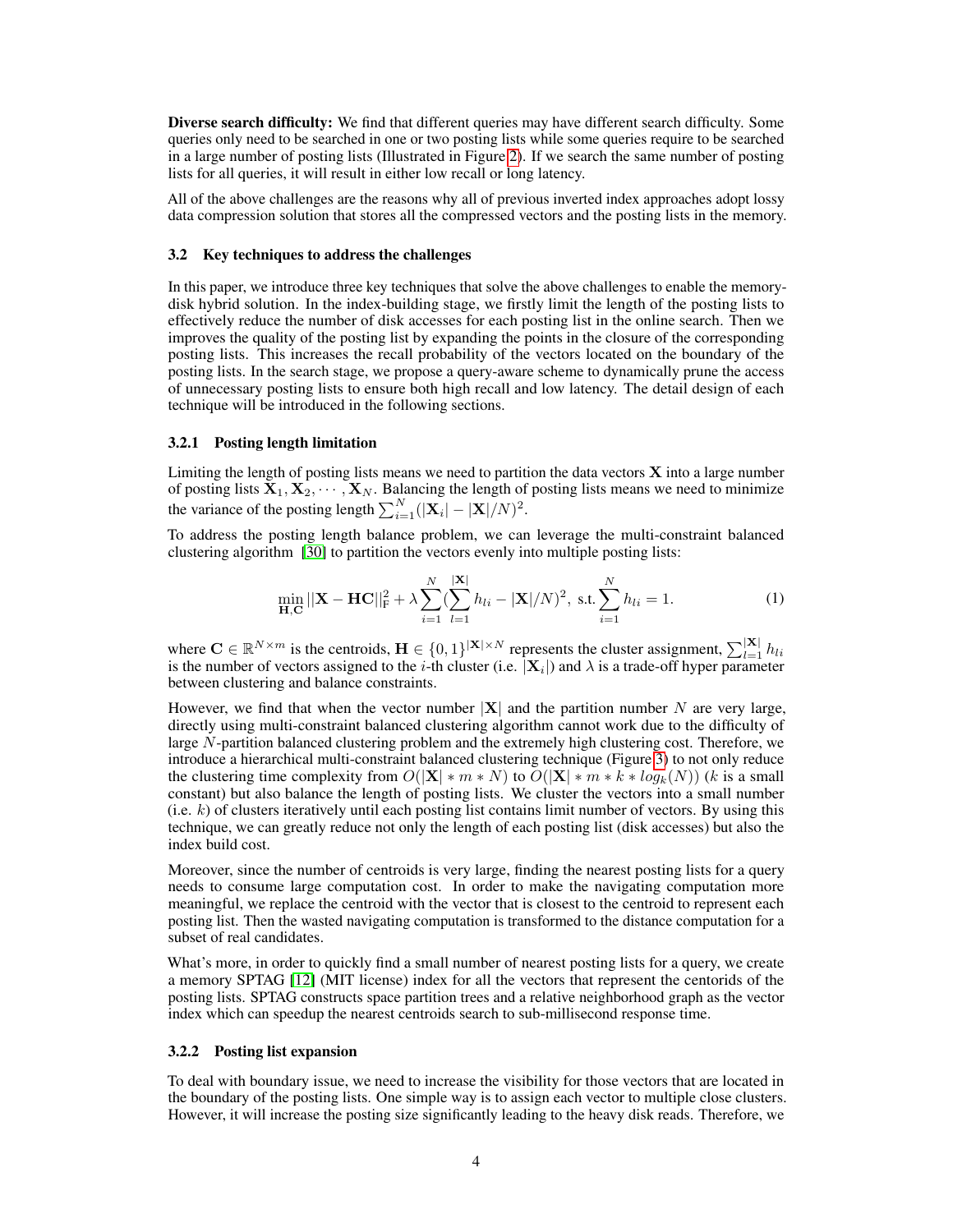<span id="page-4-0"></span>



ter only contains limit number of vectors (blue clusters).



Figure 5: Representative replication: use RNG rule to reduce the similarity of two close posting lists. The orange point will be assigned to blue and grey posting lists although it is closer to yellow list than grey list.

introduce a closure multi-cluster assignment solution for boundary vectors on the final clustering step – assign a vector to multiple closest clusters instead of only the closest one if the distance between the vector and these clusters are nearly the same (Figure [4](#page-4-0) gives an example):

$$
\mathbf{x} \in \mathbf{X}_{ij} \iff \text{Dist}(\mathbf{x}, \mathbf{c}_{ij}) \le (1 + \epsilon_1) \times \text{Dist}(\mathbf{x}, \mathbf{c}_{i1}),
$$
  
Dist( $\mathbf{x}, \mathbf{c}_{i1}$ )  $\le \text{Dist}(\mathbf{x}, \mathbf{c}_{i2}) \le \cdots \le \text{Dist}(\mathbf{x}, \mathbf{c}_{iK})$  (2)

This means we only duplicate the boundary vectors. For those vectors which are very close to the centroid of a cluster, they still keep one copy. By doing so, we can effectively limit the capacity increase due to closure cluster assignment while increasing the recall probability of these boundary vectors: they will be recalled if any of their closest posting lists is searched.

Since each posting list is small and we use closure assignment which will result in some posting lists that are very close to each other contain the same duplicated vectors (For example, the green vectors belong to both yellow and blue clusters). Too many duplicated vectors in the close posting lists will also waste the high-cost disk reads. Therefore, we further optimize the closure clustering assignment by using RNG rule [\[41\]](#page-11-16) to choose multiple representative clusters for the assignment of an boundary vector in order to reduce the similarity of two close posting lists (Figure [5\)](#page-4-0). RNG rule can be simply defined as we will skip the cluster ij for vector x if  $Dist(c_{ij}, x) > Dist(c_{ij-1}, c_{ij})$ . The insight is two close posting lists are more likely to be both recalled by the navigating index. Instead of storing similar vectors in close posting lists, it would be better to store different vectors to increase the number of seen vectors in the online search. From the vector side, it is better to be represented by posting lists located in different directions (blue and grey posting lists in the example) than just being represented by posting lists located in the same direction (blue and yellow posting lists).

#### 3.2.3 Query-aware dynamic pruning

In the index-search stage, to process different queries effectively with different resource budget, we introduce the query-aware dynamic pruning technique to reduce the number of posting lists to be searched according to the distance between query and centroids. Instead of searching closest K posting lists for all queries, we dynamically decide a posting list to be searched only if the distance between its centroid and query is almost the same as the distance between query and the closest centroid:

$$
\mathbf{q} \stackrel{search}{\longrightarrow} \mathbf{X}_{ij} \iff \text{Dist}(\mathbf{q}, \mathbf{c}_{ij}) \le (1 + \epsilon_2) \times \text{Dist}(\mathbf{q}, \mathbf{c}_{i1}),
$$
  
Dist $(\mathbf{q}, \mathbf{c}_{i1}) \le \text{Dist}(\mathbf{q}, \mathbf{c}_{i2}) \le \cdots \le \text{Dist}(\mathbf{q}, \mathbf{c}_{iK})$  (3)

By further reducing those unnecessary posting lists in the closest  $K$  posting lists, we can significantly reduce the query latency while still preserving the high recall by leveraging the resource more reasonably and effectively.

# 4 Experiment

In this section we first present the experimental comparison of SPANN with the current state-of-the-art ANNS algorithms. Then we conduct the ablation studies to further analyze the contribution of each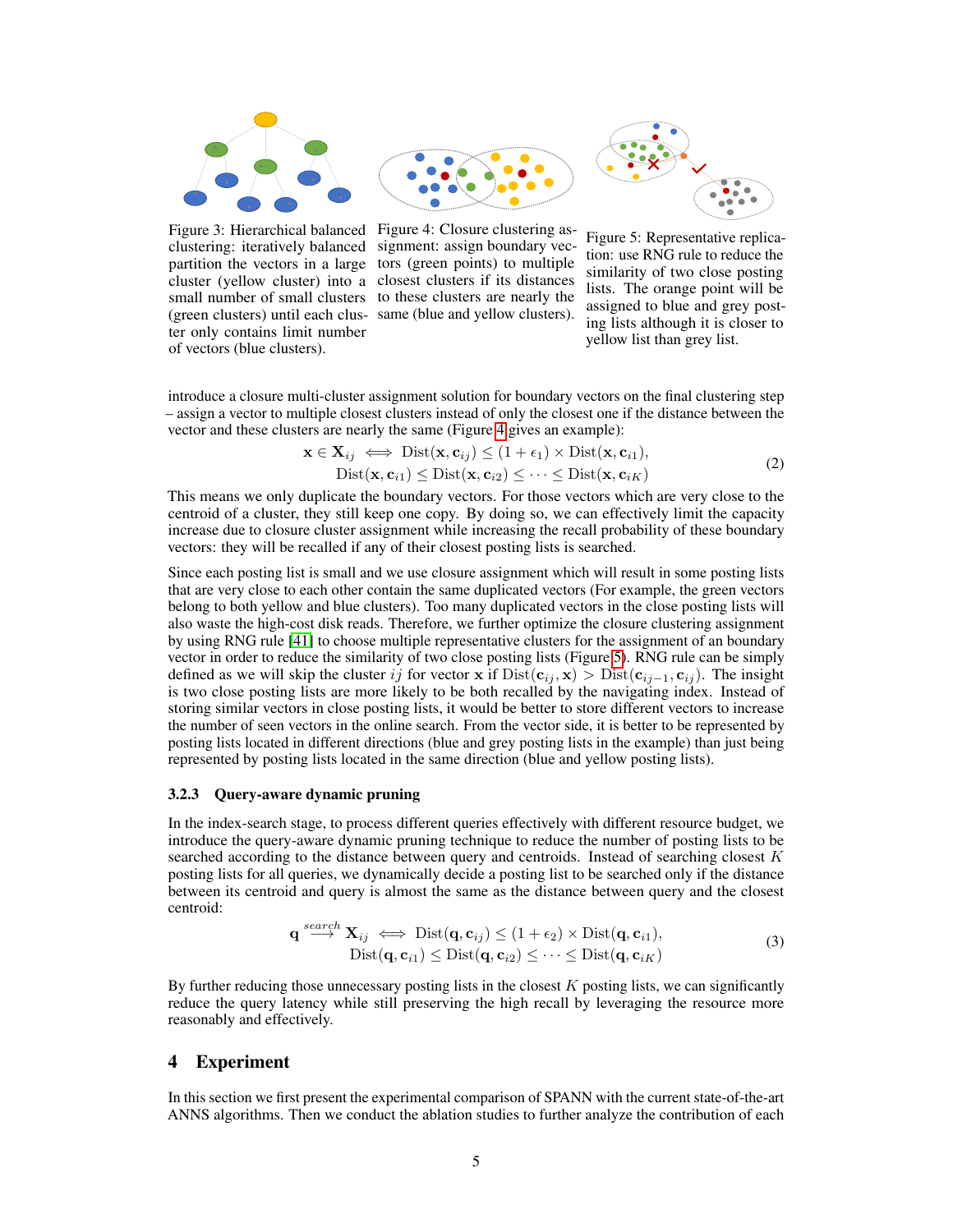technique. Finally, we setup an experiment to demonstrate the scalability of SPANN solution in the distributed search scenario.

### 4.1 Experiment setup

We conduct all the experiments on a workstation machine with Ubuntu 16.04.6 LTS, which is equipped with two Intel Xeon 8171M CPU (2600 MHz frequency and 52 CPU cores), 128GB memory and 2.6TB SSD organized in RAID-0. The datasets we use are as follows:

- 1. SIFT1M dataset [\[3\]](#page-9-2) is the most commonly used dataset generated from images for evaluating the performance of memory-based ANNS algorithms, which contains one million of 128 dimensional float SIFT descriptors as the base set and 10,000 query descriptors as the test set.
- 2. SIFT1B dataset [\[3\]](#page-9-2) is a classical dataset for evaluating the performance of ANNS algorithms that support large scale vector search, which contains one billion of 128-dimensional byte vectors as the base set and 10,000 query vectors as the test set.
- 3. DEEP1B dataset [\[8\]](#page-9-1) is a dataset learned from deep image classification model which contains one billion of 96-dimensional float vectors as the base set and 10,000 query vectors as the test set.
- 4. SPACEV1B dataset [\[6\]](#page-9-3)(O-UDA license) is a dataset from commercial search engine which derives from production data. It represents another different content encoding – deep natural language encoding. It contains one billion of 100-dimensional byte vectors as a base set and 29,316 query vectors as the test set.

The comparison metrics to demonstrate the performance are:

- 1. Recall: We compare the  $R$  vector ids returned by ANNS with the  $R$  ground truth vector ids to calculate the recall  $\mathcal{Q}_R$ . Since there exist multiple data vectors sharing the same distance with the query vector, we also replace some of the ground truth vector ids with the vector ids that sharing the same distance to the query vector in the recall calculation.
- 2. Latency: We use the query response time in milliseconds as the query latency.
- 3. VQ (Vector-Query): The product of the number of vectors and the number of queries per second a machine can serve (which is introduced in GRIP [\[50\]](#page-12-3)). It demonstrates the serving capacity of the search engine which takes both query latency and memory cost into consideration. The higher VQ the system has, the less resource cost it consumes. Here we use the number of vectors per  $KB \times$  the number of queries per second as the VQ capacity.

## 4.2 SPANN on single machine

In this section, we demonstrate that inverted index based SPANN solution can also achieve the stateof-the-art performance in terms of recall, latency and memory cost. We first compare SPANN with the state-of-the-art billion-scale disk-based ANNS algorithms on three billion-scale datasets. Then we conduct an experiment on SIFT1M dataset to compare the VQ capacity with the start-of-the-art all-in-memory ANNS algorithms. For all the experiments in this section, we use the following hyperparameters for SPANN: 1) use at most 8 closure replicas for each vector in the closure clustering assignment; 2) limit the max posting list size to 12KB for byte vectors and 48KB for float vectors; 3) set  $\epsilon_1$  for posting list expansion to 10.0, and set  $\epsilon_2$  for query-aware dynamic pruning with recall@1 and recall@10 to 0.6 and 7.0 , respectively. We increase the maximum number of posting lists to be searched in order to get the different recall quality.

## 4.2.1 Comparison with state-of-the-art billion-scale disk-based ANNS algorithms

We choose the state-of-the-art disk-based ANNS algorithms that can support billion-scale datasets as our comparison targets. we do not compare with HM-ANN [\[36\]](#page-11-12) since it is not open sourced and the required PMM hardware may not be available in some platforms. Therefore, we compare SPANN only with the state-of-the-art billion-scale disk-based ANNS algorithm DiskANN. We use the default hyper parameters for DiskANN (same as the paper [\[39\]](#page-11-11) for SIFT1B and SPACEV1B, and the pre-build index provided by [\[2\]](#page-9-4) for DEEP1B).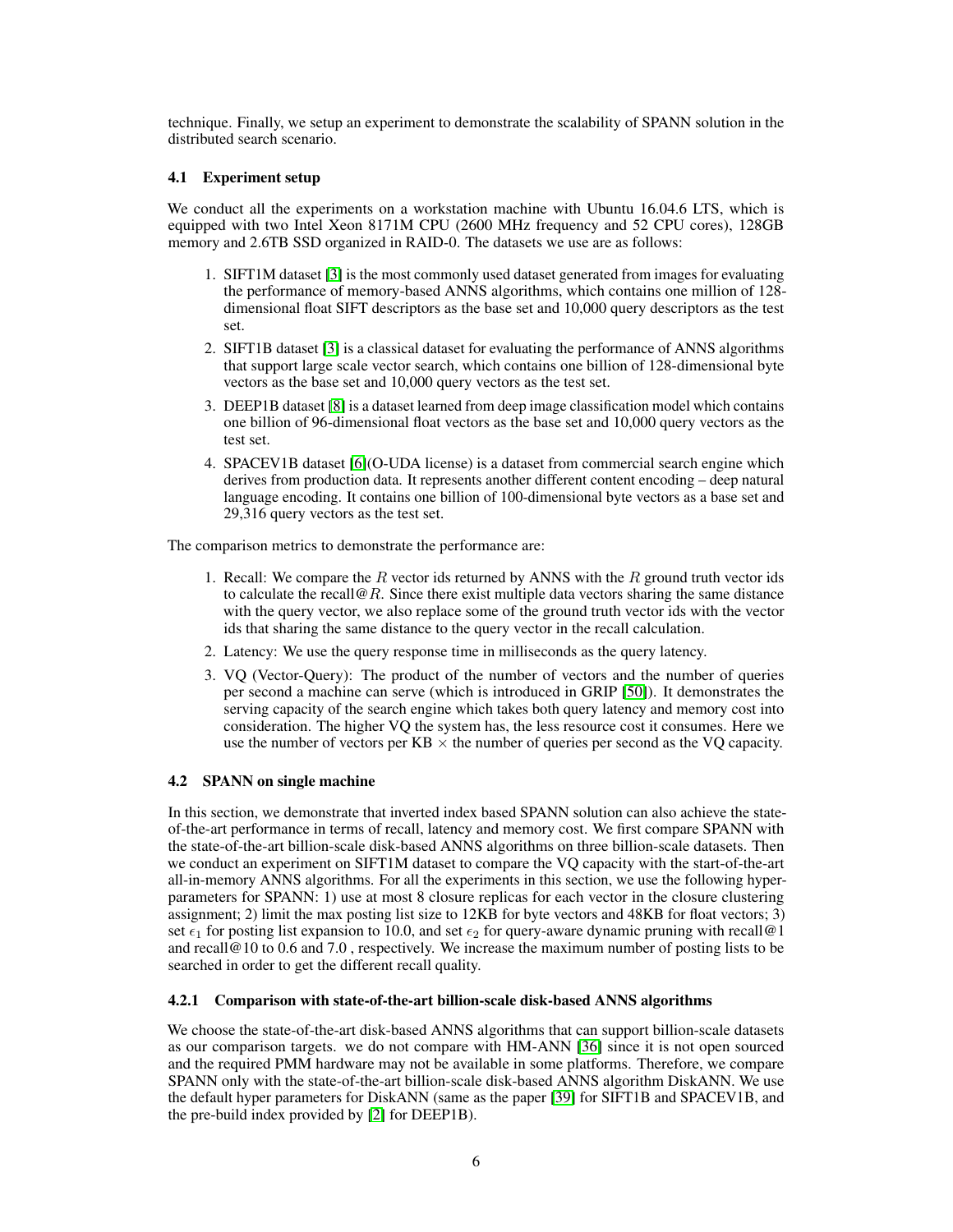<span id="page-6-0"></span>

<span id="page-6-2"></span><span id="page-6-1"></span>Figure 6: SPANN vs. DiskANN on (a) SIFT1B, (b) SPACEV1B, and (c) DEEP1B.

We carefully adjust the navigating memory index size of SPANN by choosing suitable number of posting lists (about 10-12% of total vector number) to ensure both the algorithms consume the same amount of memory (about 32GB for SIFT1B and SPACEV1B datasets and 60GB for DEEP1B dataset). Figure [6\(a\)](#page-6-0) demonstrates the performance for SIFT1B dataset. From the results, we find SPANN significantly outperforms DiskANN in both recall@1 and recall@10 especially in the low query latency budget (less than 4ms). Especially, SPANN is more than two times faster than DiskANN to reach the 95% recall@1 and recall@10.

The performance results for SPACEV1B and DEEP1B datasets are shown in Figure [6\(b\)](#page-6-1) and [6\(c\).](#page-6-2) It also demonstrates that SPANN outperforms DiskANN in both recall@1 and recall@10 when query latency budget is small (less than 4ms). Especially, DiskANN cannot achieve good recall quality (90%) in less than 4ms in SPACEV1B dataset, while SPANN can obtain a recall of 90% in just around 1ms. For DEEP1B dataset, SPANN can also be more than two times faster than DiskANN to reach the good recall quality (90%).

### 4.2.2 Comparison with state-of-the-art all-in-memory ANNS algorithms

Then we conduct an experiment on SIFT1M dataset to compare the VQ capacity with the start-ofthe-art all-in-memory ANNS algorithms, NSG [\[19\]](#page-10-7), HNSW [\[32\]](#page-11-9), SCANN [\[20\]](#page-10-10), NGT-ONNG [\[23\]](#page-10-13), NGT-PANNG [\[22\]](#page-10-14) and N2 [\[4\]](#page-9-5). These algorithms have presented state-of-the-art performance in the ann-benchmarks [\[1\]](#page-9-6). We choose VQ capacity instead of latency as the comparison metric since these algorithms use much more memory to trade for low latency. However, memory is an expensive resource which has become the bottleneck for those algorithms to support large scale datasets. Therefore, we should take both memory and latency into consideration in the performance comparison. We take the SIFT1M dataset as an example due to the memory bottleneck of our test machine. We believe that the observation can be generalized to billion scale datasets.

Most of these algorithms are graph based algorithms. For NSG, we get the pre-built index from [\[5\]](#page-9-7) and run the performance test with varying SEARCH\_L from 1 to 256 which controls the quality of the search results. For HNSW (nmslib), SCANN, NGT-ONNG, NGT-PANNG and N2 we use the hyper parameters they provided in the ann-benchmarks [\[1\]](#page-9-6) that achieve the best performance for the SIFT1M dataset.

Figure [7](#page-7-0) and [8](#page-7-0) demonstrate the VQ capacity and query latency of all the algorithms on recall@1 and recall@10. We can see from the result that SPANN achieves the best VQ capacity consistently across almost all the recall levels. This means although SPANN cannot achieve as low latency as the all-in-memory ANNS algorithms due to the high-cost disk accesses during the search, it can obtain the best serving capacity in the large scale vector search scenario.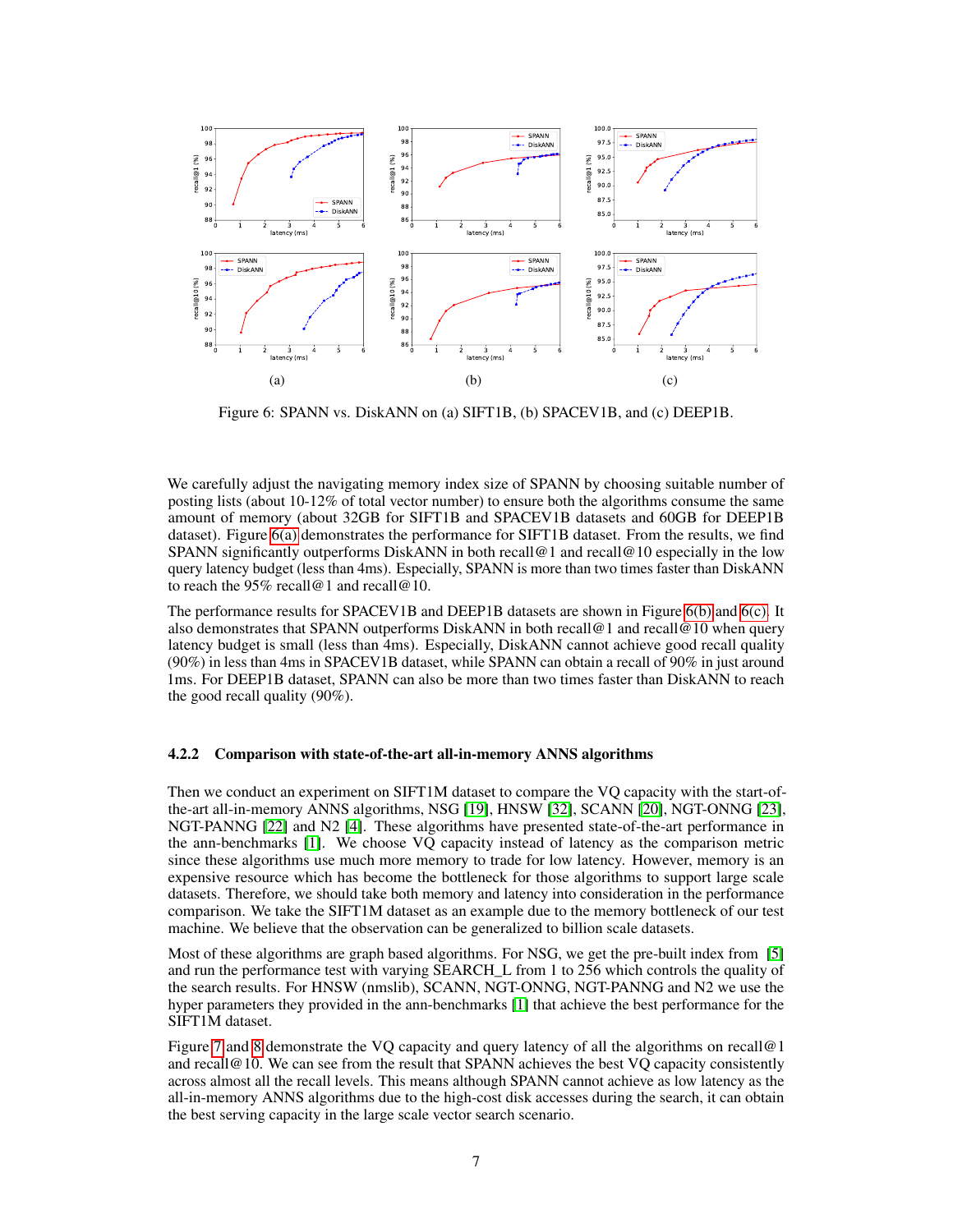<span id="page-7-0"></span>

90 92 94 96 98 100 recall@1 (%)  $0.00 +$ 0.25  $\frac{60}{2}$  1.00<br>  $\frac{60}{4}$  0.75<br>  $\frac{40}{4}$  0.50 ខិ 1 c  $1.2$ 1.50 SPANN SCANN NSG HNSW NGT-ONNG NGT-PANNG N2 88 90 92 94 96 98 100 recall@10 (%)  $0.0 \leftarrow$  $0.51 -$ 1.0 1.5 2.0 2.5  $\sum_{i=1}^{n}$ <br>atention SPANN SCANN NSG HNSW NGT-ONNG NGT-PANNG N2

Figure 7: VQ of different ANNS indices

Figure 8: Latency of different ANNS indices

<span id="page-7-1"></span>

Figure 9: Different numbers of centroids

Figure 10: Different types of centroid selection

recall@10 (%)

0.5 1.0 1.5 2.0 2.5 latency (ms)

HBC centroids HC centroids Random centroids

0.00 0.25 0.50 0.75 1.00 1.25 1.50 1.75 2.00 latency (ms)

HBC centroids HC centroids Random centroids

## 4.2.3 Ablation studies

In this section, we conduct a set of experiments to do the ablation studies on each of our techniques in the SIFT1M dataset.

recall@1 (%)

Hierarchical balanced clustering There are three fast ways to partition the vectors on a single machine into a large number of posting lists: 1) randomly choose a set of points as the posting list centroids; 2) using hierarchical KMeans clustering (HC) to select centroids; 3) using hierarchical balanced clustering (HBC) to generate a set of centroids. We compare the index quality by generating 16% points as the centroids using these three ways.

Figure [10](#page-7-1) shows the recall and latency performance of these three centroid selection algorithms. For both recall@1 and recall@10, we can see HBC centroid selection is better than random and HC selections, which demonstrates that balance posting length is very important for inverted index based methods. Moreover, HBC is very fast which clusters one million points into 160K clusters in only around 50 seconds with 64 threads. The whole SPANN index can be built in around 2 minutes.

Moreover, how many centroids are needed? Small number of centroids can reduce the navigating memory index size. However, large number of centroids usually means better performance. Therefore, we need to make reasonable trade-off between the memory usage and the performance. Figure [9](#page-7-1) compares the performance of different numbers of centroids. From the result, we can see that the performance will increase significantly with the growth of the centroid number when the centroid number is small. However, when the number of centroids becomes large enough (16%), the performance will not increase any more. Therefore, we can choose 16% of points as the centroids to achieve both good search performance and small memory usage.

Closure clustering assignment To use closure clustering assignment, we need to assign a vector to multiple closed clusters to increase its recall probability during the search. Then at most how many closure replicas we need to duplicate for a vector to ensure the performance? Too small replicas cannot help to retrieve those boundary vectors back. However, too many replicas will increase the posting size greatly which will also affect the performance. Figure [11](#page-8-0) demonstrates the performance of different numbers of replicas for closure clustering assignment. From the result, we can see that using more than one replicas improves the performance significantly. However, when the number of replicas is larger than 8, the performance cannot be improved any more. Therefore, we choose 8 replicas for all of our experiments.

Query-aware dynamic pruning In order to process different queries effectively during the online search, we introduce the query-aware dynamic pruning technique to further reduce the number of posting lists to be searched by pruning those unnecessary posting lists in the closest K posting lists. We compare the performance with and without query-aware dynamic pruning in the Figure [12.](#page-8-0) From the result, we can see that with query-aware dynamic pruning, we can further reduce the query latency without recall drop especially when the latency budget is small. Note that, this technique can reduce not only the query latency but also the resource usage for a query.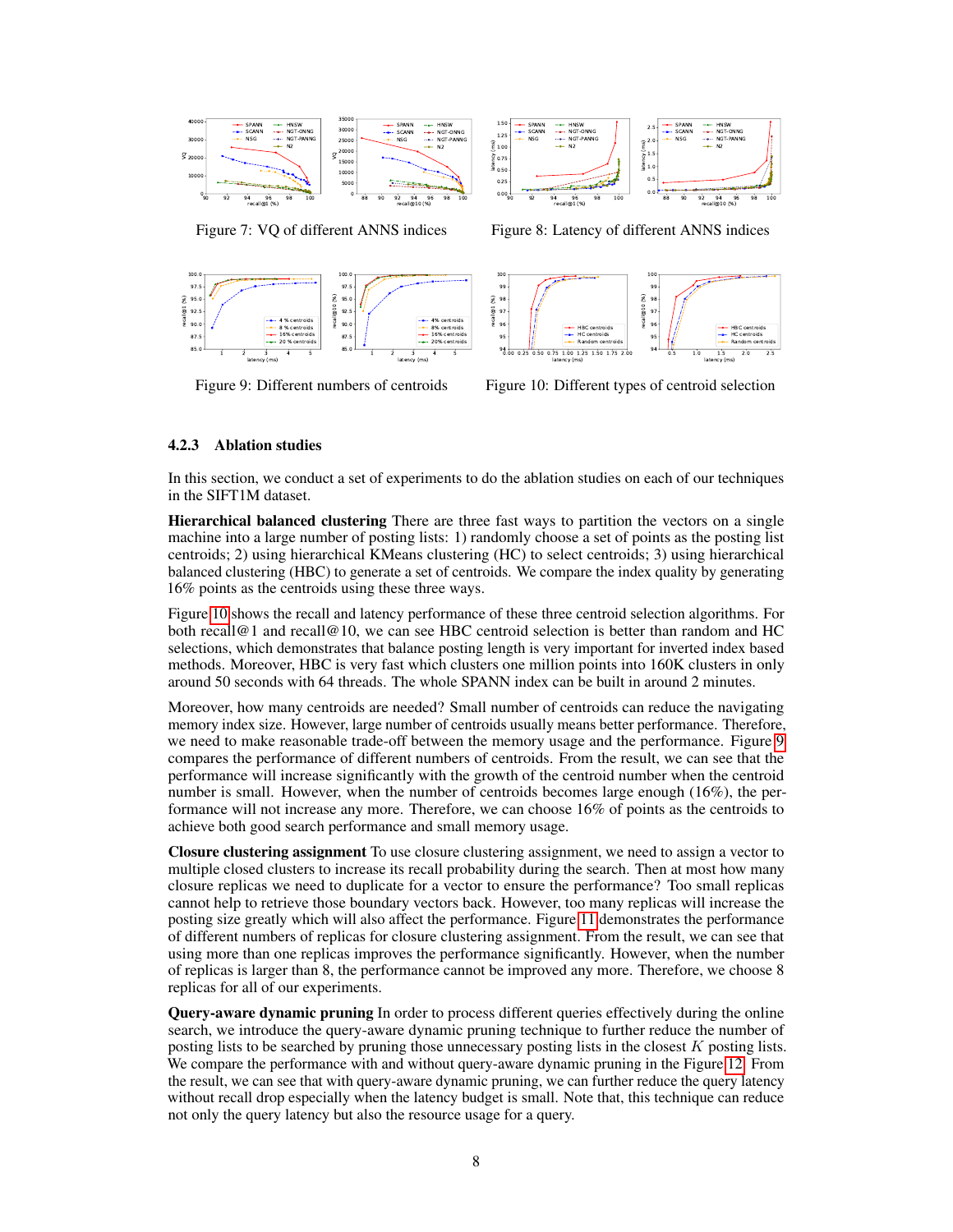<span id="page-8-0"></span>



Figure 11: Different numbers of closure replicas

Figure 12: W/O query-aware dynamic pruning

<span id="page-8-1"></span>

Figure 13: Data size and query access distribution across different machines



Figure 14: Comparison of recall, latency and #machines dispatched in the end-to-end test

## 4.3 Extension of SPANN to distributed search scenario

Compared to the graph base approaches, the additional advantage for inverted index based SPANN approach is that the partial search on the nearest posting lists idea can be easily extended to the distributed search scenario, which can handle super large scale vector search with high efficiency and low serving cost. The approach Pyramid [\[15\]](#page-10-15) demonstrates the power of balanced partition and partial search approach in the distributed scenario. To demonstrate the scalability of SPANN in distributed search scenario, we partition the data vectors **X** evenly into M partitions  $\{X_1, X_2, \dots, X_M\}$  by using the multi-constraint balanced clustering and closure clustering assignment techniques in the distributed index build stage, where  $M$  is the number of machines. In the online search stage, we also adopt the query-aware dynamic pruning technique to reduce the number of dispatched machines, which effectively limits the total cpu and IO cost for a query.

The only challenge for us is that there may have some hot-spot machines. Therefore, we need to balance not only the data size but also the query access in each machine to avoid the hot spots. To address the hot-spot challenge, we partition the vectors into multiple small partitions (larger than machine number) and then use best-fit bin-packing algorithm [\[17\]](#page-10-16) to pack the small partitions into large bins (the number of bins equals to the number of machines) according to the history query access distribution. By doing so, we can effectively balance not only the data size but also the queries processed on each machine.

We compare the optimized SPANN solution with traditional random partition and all dispatch solution to demonstrate the effectiveness of workload reduction and scalability of SPANN in distributed search scenario. We conduct the experiments below based on the SPACEV1B dataset and use about 100,000 query accesses history from production as the test workload. The workload is evenly split into three sets: train, valid and test. The train set is used in offline distributed index build, and the test set is used in the online search evaluation.

#### 4.3.1 Workload reduction and scalability

Figure [13](#page-8-1) shows the number of vectors and the number of test query accesses in each machine when partitioning all the base vectors into 8, 16, and 32 partitions. From the result, we can see that SPANN distributes all the data and query accesses evenly into different machines. Although it increases the number of vectors in each machine by 20% due to closure assignment, it significantly reduces the query accesses in each machine compared to the random partition solution. Moreover, SPANN can continually reduce the query accesses in each machine by using more machines while random partition cannot. This means we can always add more machines to support more queries per second, which demonstrates good scalability of our system. The reason why we can achieve good scalability is that we effectively bound the number of machines to do the search for each query.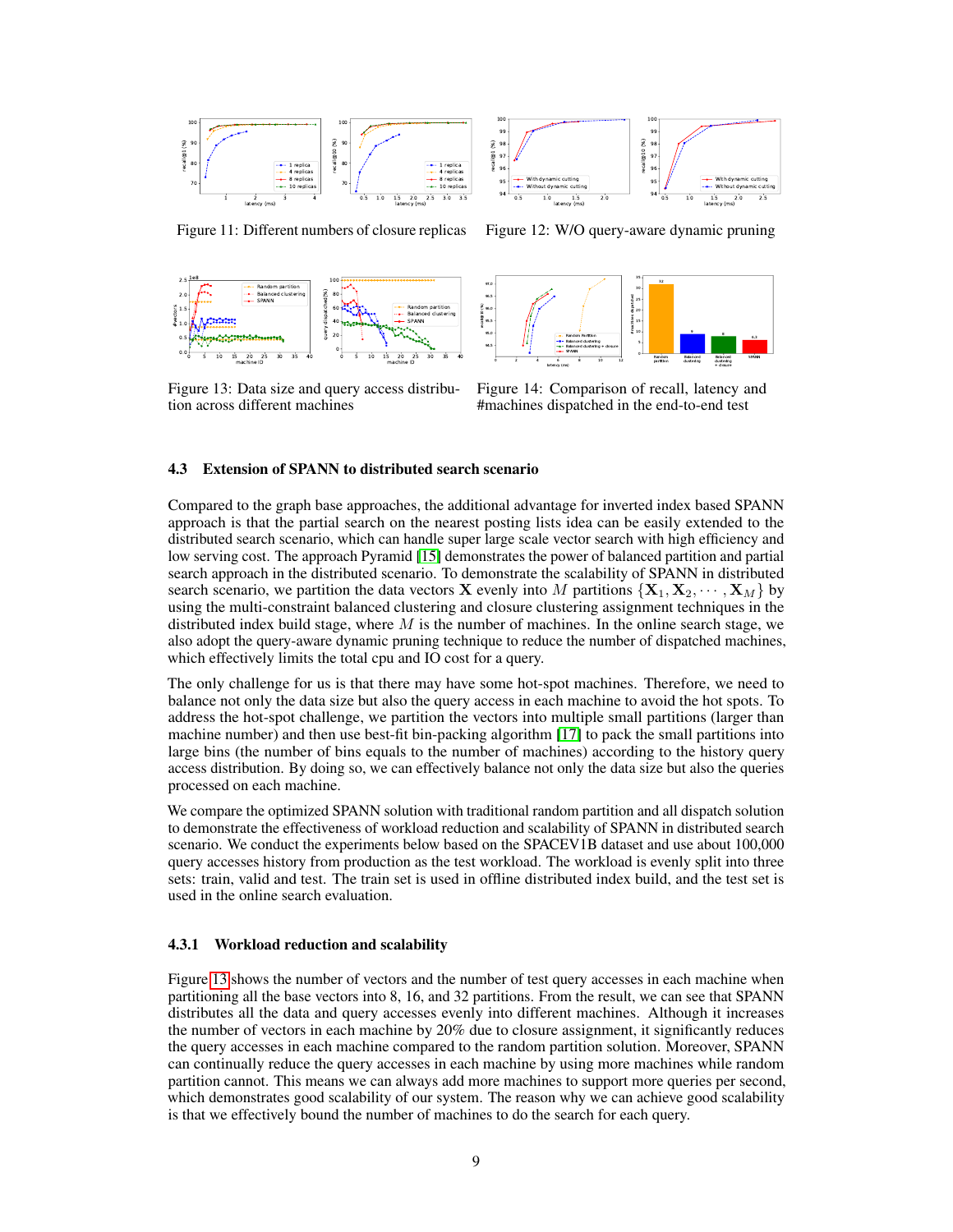#### 4.3.2 Analysis

Then we analyze how each technique affects the performance. We use 32 partitions case to do the ablation study. We build SPANN single machine index for each partition and use the 29,316 query vectors with ground truth as the test workload. Figure [14](#page-8-1) demonstrates the recall, latency and the average number of machines to dispatch in the end-to-end distributed search scenario. The left figure shows that SPANN can achieve almost the best recall in each latency budget. In the right figure, we can see that random partition solution needs to dispatch the query to all 32 machines for search. Using multi-constraints balanced clustering technique can significantly reduce the number of dispatched machines to 9. By adding closure assignment, we can further reduce the number of dispatched machines to 8. When all the techniques applied (including query-aware dynamic pruning in the online search), we can finally reduce the number of dispatched machines to 6.3. This means we can save about 80.3% of computation and IO cost for a query. Meanwhile, by reducing the number of machines to search for a query, we can further reduce the query latency since we reduce the number of candidates for final aggregation.

# 5 Conclusion

In this paper, we introduce SPANN, a simple but surprising efficient inverted index based ANNS system, which achieves state-of-the-art performance for large scale datasets in terms of recall, latency and memory cost. Different from previous inverted index based methods that use lossy data compression to address the memory bottleneck, SPANN adopts a simple memory-disk hybrid solution which only stores the centroids of the posting lists in the memory. We guarantee both low latency and high recall by greatly reducing the number of disk accesses and improving the quality of posting lists. Experiment results show SPANN can not only establish the new state-of-the-art performance for billion scale datasets but also achieve good scalability when extended to distributed search scenario. This demonstrates the ability of hierarchical SPANN to support super large scale vector search with high efficiency and low serving cost.

## 6 Acknowledgements

We would like to thank Ben Karsin and Murat Guney from Nvidia to help us further speedup the SPANN index build with GPU, which runs more than five times faster than CPU version.

## References

- <span id="page-9-6"></span>[1] [n.d.]. Benchmarking nearest neighbors. <http://ann-benchmarks.com/>.
- <span id="page-9-4"></span>[2] [n.d.]. Billion-scale ANNS Benchmarks. <http://big-ann-benchmarks.com/>.
- <span id="page-9-2"></span>[3] [n.d.]. Datasets for approximate nearest neighbor search. [http://corpus-texmex.irisa.](http://corpus-texmex.irisa.fr/) [fr/](http://corpus-texmex.irisa.fr/).
- <span id="page-9-5"></span>[4] [n.d.]. Lightweight approximate Nearest Neighbor algorithm (N2). [https://github.com/](https://github.com/kakao/n2) [kakao/n2](https://github.com/kakao/n2).
- <span id="page-9-7"></span>[5] [n.d.]. NSG : Navigating Spread-out Graph For Approximate Nearest Neighbor Search. [https:](https://github.com/ZJULearning/nsg) [//github.com/ZJULearning/nsg](https://github.com/ZJULearning/nsg).
- <span id="page-9-3"></span>[6] [n.d.]. SPACEV1B: A billion-Scale vector dataset for text descriptors. [https://github.com/](https://github.com/microsoft/SPTAG/tree/master/datasets/SPACEV1B) [microsoft/SPTAG/tree/master/datasets/SPACEV1B](https://github.com/microsoft/SPTAG/tree/master/datasets/SPACEV1B).
- <span id="page-9-0"></span>[7] Artem Babenko and Victor Lempitsky. 2014. The inverted multi-index. *IEEE transactions on pattern analysis and machine intelligence* 37, 6 (2014), 1247–1260.
- <span id="page-9-1"></span>[8] Artem Babenko and Victor Lempitsky. 2016. Efficient indexing of billion-scale datasets of deep descriptors. In *Proceedings of the IEEE Conference on Computer Vision and Pattern Recognition (CVPR)*. 2055–2063.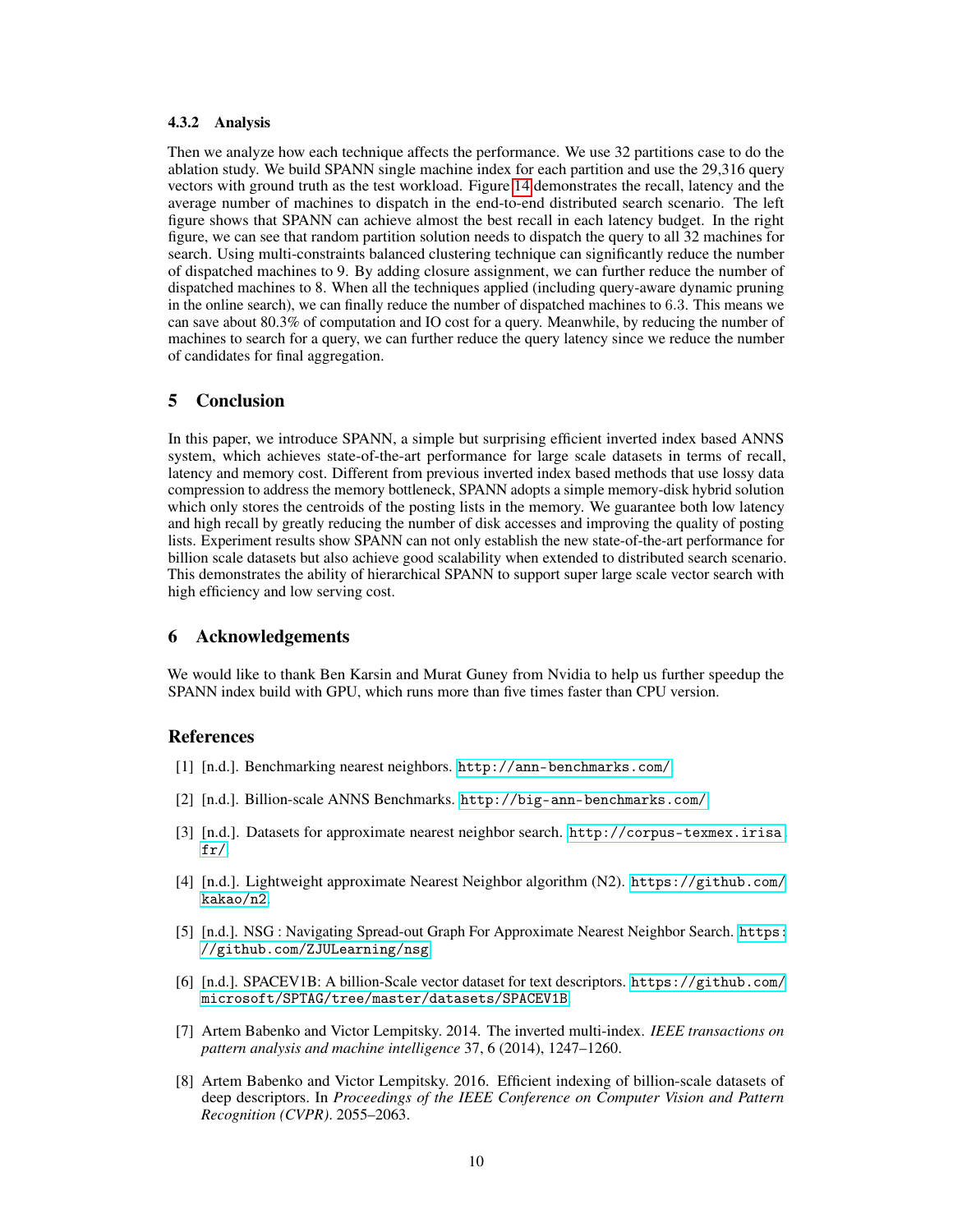- <span id="page-10-8"></span>[9] Dmitry Baranchuk, Artem Babenko, and Yury Malkov. 2018. Revisiting the inverted indices for billion-scale approximate nearest neighbors. In *Proceedings of the European Conference on Computer Vision (ECCV)*. 202–216.
- <span id="page-10-2"></span>[10] Jeffrey S Beis and David G Lowe. 1997. Shape indexing using approximate nearest-neighbour search in high-dimensional spaces. In *Proceedings of the IEEE Conference on Computer Vision and Pattern Recognition (CVPR)*. 1000–1006.
- <span id="page-10-0"></span>[11] Jon Louis Bentley. 1975. Multidimensional binary search trees used for associative searching. *Commun. ACM* 18, 9 (1975), 509–517.
- <span id="page-10-9"></span>[12] Qi Chen, Haidong Wang, Mingqin Li, Gang Ren, Scarlett Li, Jeffery Zhu, Jason Li, Chuanjie Liu, Lintao Zhang, and Jingdong Wang. 2018. *SPTAG: A library for fast approximate nearest neighbor search*. <https://github.com/Microsoft/SPTAG>
- <span id="page-10-4"></span>[13] Sanjoy Dasgupta and Yoav Freund. 2008. Random projection trees and low dimensional manifolds. *Proceedings of the 40th Annual ACM Symposium on Theory of Computing* (2008), 537–546.
- <span id="page-10-3"></span>[14] Mayur Datar, Nicole Immorlica, Piotr Indyk, and Vahab S. Mirrokni. 2004. Locality-sensitive Hashing Scheme Based on P-stable Distributions. In *Proceedings of the Twentieth Annual Symposium on Computational Geometry (SCG)*. 253–262.
- <span id="page-10-15"></span>[15] Shiyuan Deng, Xiao Yan, KW Ng Kelvin, Chenyu Jiang, and James Cheng. 2019. Pyramid: A General Framework for Distributed Similarity Search on Large-scale Datasets. In *Proceedings of the IEEE International Conference on Big Data (Big Data)*. IEEE, 1066–1071.
- <span id="page-10-6"></span>[16] Wei Dong, Moses Charikar, and Kai Li. 2011. Efficient k-nearest neighbor graph construction for generic similarity measures. In *Proceedings of the 20th International Conference on World Wide Web (WWW)*. 577–586.
- <span id="page-10-16"></span>[17] György Dósa and Jiˇrí Sgall. 2014. Optimal analysis of Best Fit bin packing. In *International Colloquium on Automata, Languages, and Programming*. 429–441.
- <span id="page-10-1"></span>[18] Jerome H. Freidman, Jon Louis Bentley, and Raphael Ari Finkel. 1977. An Algorithm for Finding Best Matches in Logarithmic Expected Time. *ACM Trans. Math. Software* 3, 3 (1977), 209–226.
- <span id="page-10-7"></span>[19] Cong Fu, Chao Xiang, Changxu Wang, and Deng Cai. 2019. Fast Approximate Nearest Neighbor Search With The Navigating Spreading-out Graphs. *PVLDB* 12, 5 (2019), 461 – 474.
- <span id="page-10-10"></span>[20] Ruiqi Guo, Philip Sun, Erik Lindgren, Quan Geng, David Simcha, Felix Chern, and Sanjiv Kumar. 2020. Accelerating Large-Scale Inference with Anisotropic Vector Quantization. In *Proceedings of the 37th International Conference on Machine Learning (ICML)*. 3887–3896.
- <span id="page-10-5"></span>[21] Kiana Hajebi, Yasin Abbasi-Yadkori, Hossein Shahbazi, and Hong Zhang. 2011. Fast Approximate Nearest-Neighbor Search with k-Nearest Neighbor Graph. In *Proceedings of the 22nd International Joint Conference on Artificial Intelligence (IJCAI)*. 1312–1317.
- <span id="page-10-14"></span>[22] Masajiro Iwasaki. 2016. Pruned bi-directed k-nearest neighbor graph for proximity search. In *International Conference on Similarity Search and Applications*. Springer, 20–33.
- <span id="page-10-13"></span>[23] Masajiro Iwasaki and Daisuke Miyazaki. 2018. Optimization of indexing based on k-nearest neighbor graph for proximity search in high-dimensional data. *arXiv preprint arXiv:1810.07355* (2018).
- <span id="page-10-12"></span>[24] P. Jain, B. Kulis, and K. Grauman. 2008. Fast image search for learned metrics. In *Proceedings of the IEEE Conference on Computer Vision and Pattern Recognition (CVPR)*. 1–8.
- <span id="page-10-11"></span>[25] Herve Jegou, Matthijs Douze, and Cordelia Schmid. 2010. Product quantization for nearest neighbor search. *IEEE transactions on pattern analysis and machine intelligence* 33, 1 (2010), 117–128.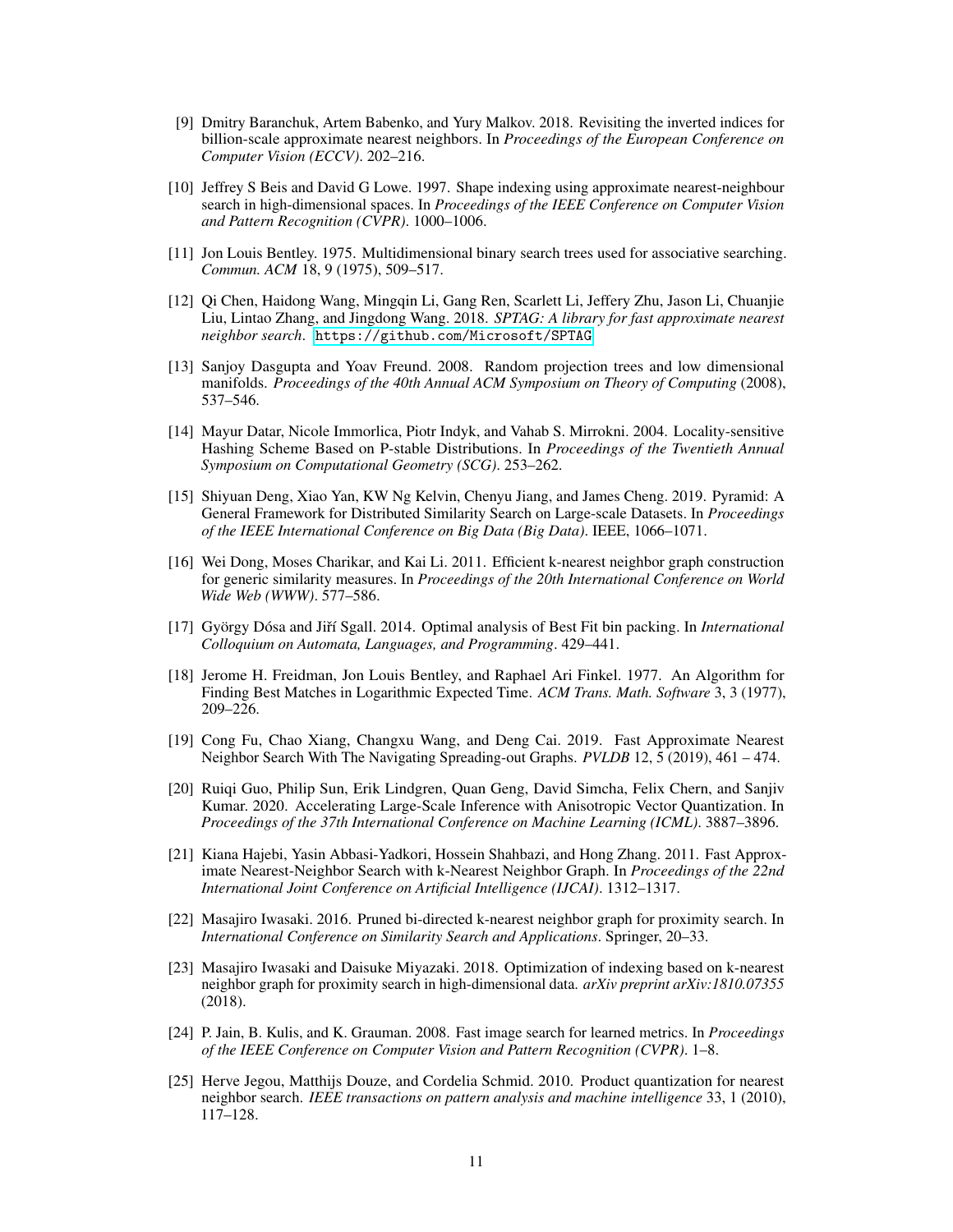- <span id="page-11-5"></span>[26] Hervé Jégou, Romain Tavenard, Matthijs Douze, and Laurent Amsaleg. 2011. Searching in one billion vectors: re-rank with source coding. In *Proceedings of the IEEE International Conference on Acoustics, Speech and Signal Processing (ICASSP)*. 861–864.
- <span id="page-11-10"></span>[27] Jeff Johnson, Matthijs Douze, and Hervé Jégou. 2019. Billion-scale similarity search with GPUs. *IEEE Transactions on Big Data* (2019).
- <span id="page-11-13"></span>[28] Yannis Kalantidis and Yannis Avrithis. 2014. Locally optimized product quantization for approximate nearest neighbor search. In *Proceedings of the IEEE Conference on Computer Vision and Pattern Recognition (CVPR)*. 2321–2328.
- <span id="page-11-4"></span>[29] Brian Kulis and Trevor Darrell. 2009. Learning to Hash with Binary Reconstructive Embeddings. In *Advances in Neural Information Processing Systems*, Vol. 22. 1042–1050.
- <span id="page-11-15"></span>[30] Hongfu Liu, Ziming Huang, Qi Chen, Mingqin Li, Yun Fu, and Lintao Zhang. 2018. Fast Clustering with Flexible Balance Constraints. In *Proceedings of the IEEE International Conference on Big Data (Big Data)*. IEEE, 743–750.
- <span id="page-11-2"></span>[31] Ting Liu, Andrew W Moore, Alexander Gray, and Ke Yang. 2004. An investigation of practical approximate nearest neighbor algorithms. *Advances in Neural Information Processing Systems*, 825–832.
- <span id="page-11-9"></span>[32] Yu A Malkov and Dmitry A Yashunin. 2018. Efficient and robust approximate nearest neighbor search using hierarchical navigable small world graphs. *IEEE transactions on pattern analysis and machine intelligence* 42, 4 (2018), 824–836.
- <span id="page-11-7"></span>[33] Marius Muja and David G. Lowe. 2014. Scalable Nearest Neighbour Algorithms for High Dimensional Data. *IEEE Transactions on Pattern Analysis and Machine Intelligence* 36, 11 (2014), 2227–2240.
- <span id="page-11-3"></span>[34] David Nister and Henrik Stewenius. 2006. Scalable recognition with a vocabulary tree. In *Proceedings of the IEEE Conference on Computer Vision and Pattern Recognition (CVPR)*, Vol. 2. 2161–2168.
- <span id="page-11-14"></span>[35] Liudmila Prokhorenkova and Aleksandr Shekhovtsov. 2020. Graph-based nearest neighbor search: From practice to theory. In *Proceedings of the International Conference on Machine Learning (ICML)*. 7803–7813.
- <span id="page-11-12"></span>[36] Jie Ren, Minjia Zhang, and Dong Li. 2020. HM-ANN: Efficient Billion-Point Nearest Neighbor Search on Heterogeneous Memory. In *In Proceedings of the 34th International Conference on Neural Information Processing Systems*, Vol. 33.
- <span id="page-11-8"></span>[37] Anshumali Shrivastava and Ping Li. 2014. Asymmetric LSH (ALSH) for Sublinear Time Maximum Inner Product Search (MIPS). In *Proceedings of the 27th International Conference on Neural Information Processing Systems*, Vol. 2. 2321–2329.
- <span id="page-11-1"></span>[38] Robert F. Sproull. 1991. Refinements to nearest-neighbor searching in k-dimensional trees. *Algorithmica* 6, 1-6 (1991), 579–589.
- <span id="page-11-11"></span>[39] Suhas Jayaram Subramanya, Rohan Kadekodi, Ravishankar Krishaswamy, and Harsha Vardhan Simhadri. 2019. Diskann: Fast accurate billion-point nearest neighbor search on a single node. In *Proceedings of the 33rd International Conference on Neural Information Processing Systems*. 13766–13776.
- <span id="page-11-0"></span>[40] Eric Sadit Tellez, Guillermo Ruiz, and Edgar Chavez. 2016. Singleton indexes for nearest neighbor search. *Information Systems* 60 (2016), 50–68.
- <span id="page-11-16"></span>[41] Godfried T Toussaint. 1980. The relative neighbourhood graph of a finite planar set. *Pattern recognition* 12, 4 (1980), 261–268.
- <span id="page-11-6"></span>[42] Jingdong Wang and Shipeng Li. 2012. Query-driven iterated neighborhood graph search for large scale indexing. In *Proceedings of the 20th ACM international conference on Multimedia*. ACM, 179–188.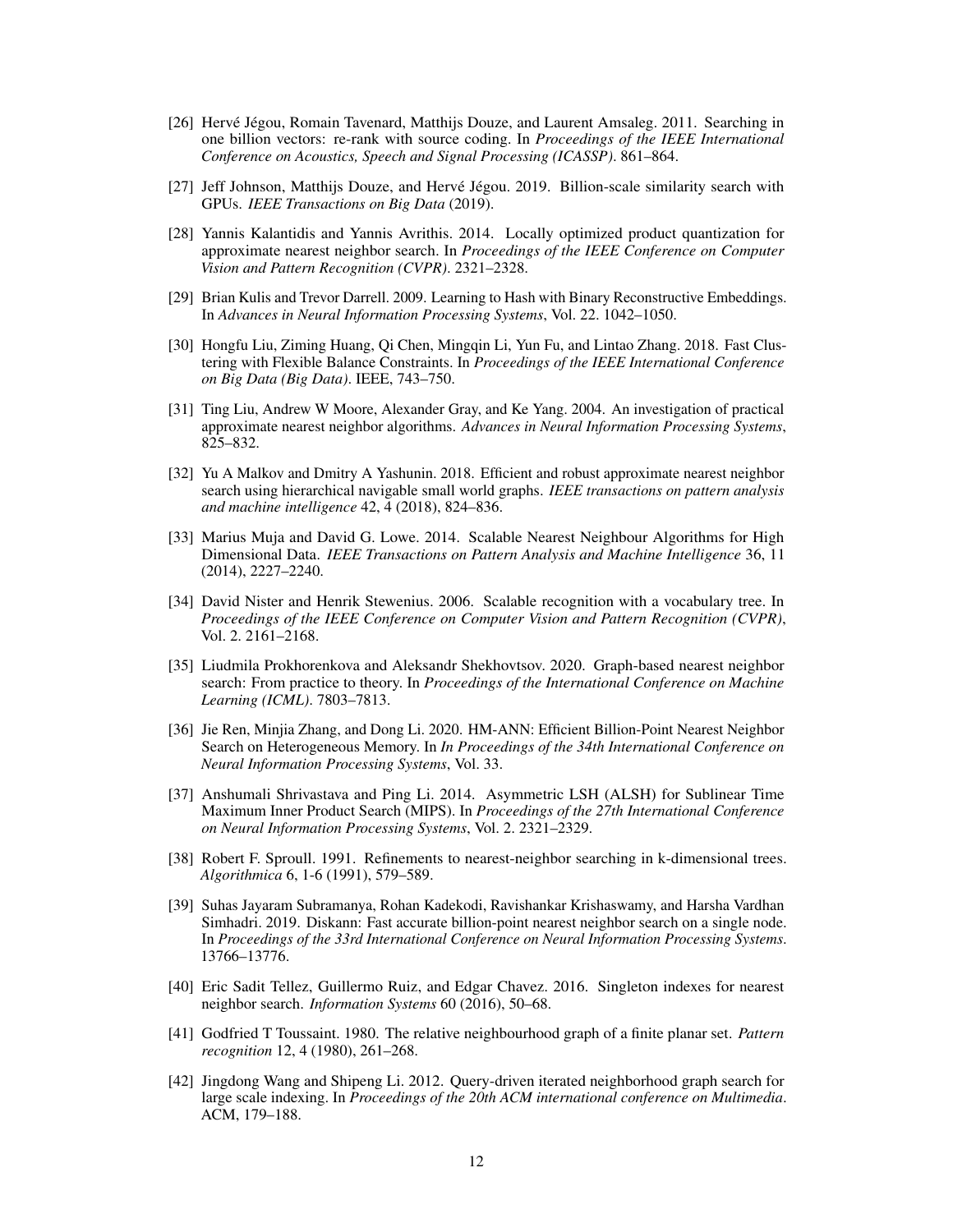- <span id="page-12-1"></span>[43] Jing Wang, Jingdong Wang, Gang Zeng, Zhuowen Tu, Rui Gan, and Shipeng Li. 2012. Scalable k-nn graph construction for visual descriptors. In *Proceedings of the IEEE Conference on Computer Vision and Pattern Recognition (CVPR)*. 1106–1113.
- <span id="page-12-2"></span>[44] Jingdong Wang, Naiyan Wang, You Jia, Jian Li, Gang Zeng, Hongbin Zha, and Xian Sheng Hua. 2014. Trinary-projection trees for approximate nearest neighbor search. *IEEE Transactions on Pattern Analysis and Machine Intelligence* 36, 2 (2014), 388–403.
- <span id="page-12-6"></span>[45] Jingdong Wang and Ting Zhang. 2019. Composite Quantization. *IEEE Transactions on Pattern Analysis and Machine Intelligence* 41, 6 (2019), 1308–1322.
- <span id="page-12-7"></span>[46] Jingdong Wang, Ting Zhang, Jingkuan Song, Nicu Sebe, and Heng Tao Shen. 2018. A Survey on Learning to Hash. *IEEE Transactions on Pattern Analysis and Machine Intelligence* 40, 4 (2018), 769–790.
- <span id="page-12-4"></span>[47] Yair Weiss, Antonio Torralba, and Rob Fergus. 2009. Spectral hashing. In *Advances in neural information processing systems*. 1753–1760.
- <span id="page-12-5"></span>[48] Hao Xu, Jingdong Wang, Zhu Li, Gang Zeng, Shipeng Li, and Nenghai Yu. 2011. Complementary hashing for approximate nearest neighbor search. In *Proceedings of the IEEE International Conference on Computer Vision (ICCV)*. 1631–1638.
- <span id="page-12-0"></span>[49] Peter N Yianilos. 1993. Data Structures and Algorithms for Nearest Neighbor Search in General Metric Spaces. *Proceedings of the Fourth Annual ACM/SIGACT-SIAM Symposium on Discrete Algorithms* (1993), 311–321.
- <span id="page-12-3"></span>[50] Minjia Zhang and Yuxiong He. 2019. Grip: Multi-store capacity-optimized high-performance nearest neighbor search for vector search engine. In *Proceedings of the 28th ACM International Conference on Information and Knowledge Management*. 1673–1682.
- <span id="page-12-8"></span>[51] Ting Zhang, Chao Du, and Jingdong Wang. 2014. Composite Quantization for Approximate Nearest Neighbor Search. In *Proceedings of the 31th International Conference on Machine Learning (ICML)*, Vol. 32. 838–846.

# Checklist

- 1. For all authors...
	- (a) Do the main claims made in the abstract and introduction accurately reflect the paper's contributions and scope? [Yes]
	- (b) Did you describe the limitations of your work? [Yes]
	- (c) Did you discuss any potential negative societal impacts of your work? [N/A]
	- (d) Have you read the ethics review guidelines and ensured that your paper conforms to them? [Yes]
- 2. If you are including theoretical results...
	- (a) Did you state the full set of assumptions of all theoretical results? [N/A]
	- (b) Did you include complete proofs of all theoretical results? [N/A]
- 3. If you ran experiments...
	- (a) Did you include the code, data, and instructions needed to reproduce the main experimental results (either in the supplemental material or as a URL)? [Yes]
	- (b) Did you specify all the training details (e.g., data splits, hyperparameters, how they were chosen)? [Yes]
	- (c) Did you report error bars (e.g., with respect to the random seed after running experiments multiple times)? [No]
	- (d) Did you include the total amount of compute and the type of resources used (e.g., type of GPUs, internal cluster, or cloud provider)? [Yes]
- 4. If you are using existing assets (e.g., code, data, models) or curating/releasing new assets...
	- (a) If your work uses existing assets, did you cite the creators? [Yes]